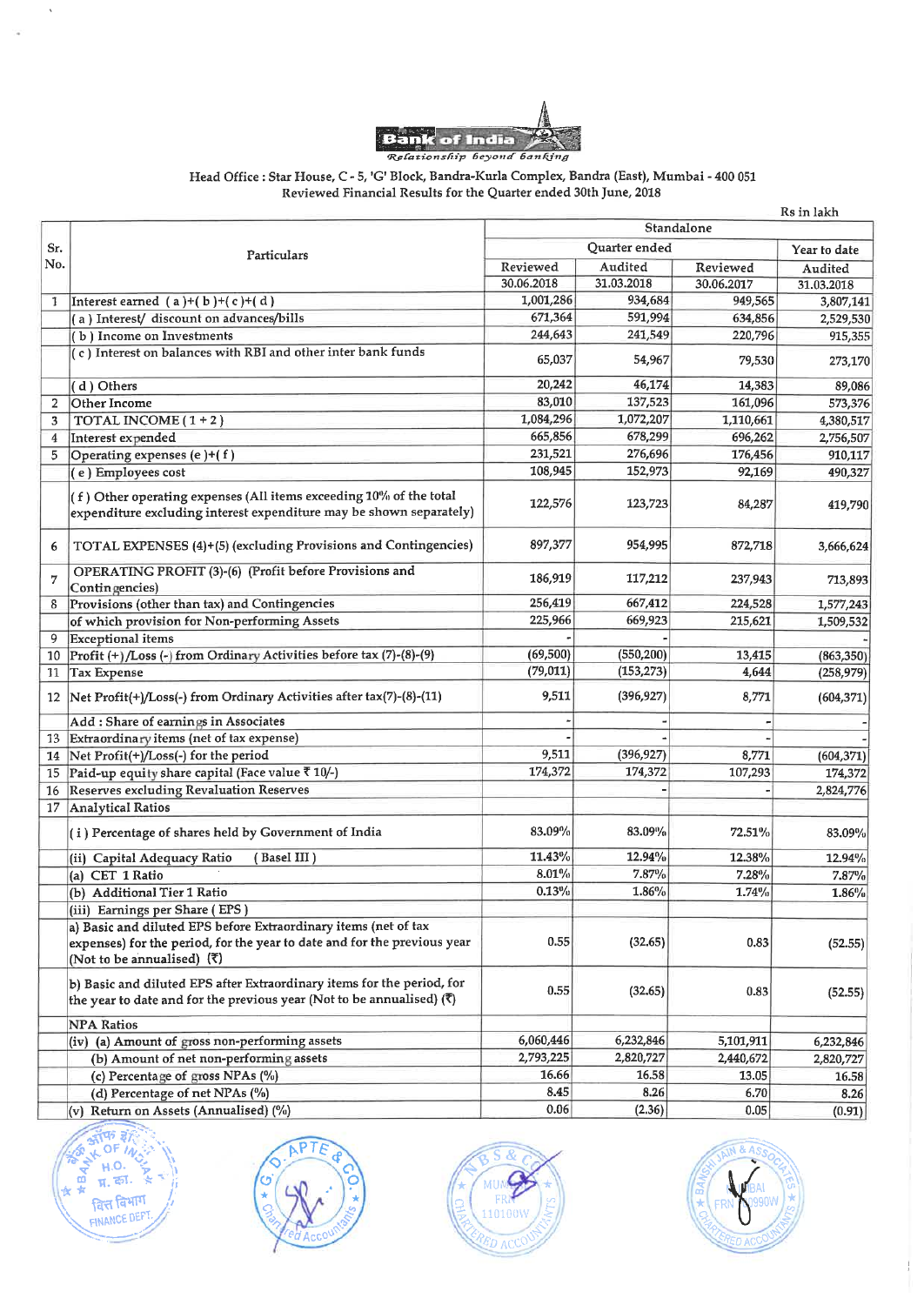## Part B: Geographical Segments

|    | Particulars      |            | Standalone            |                        |                       |  |
|----|------------------|------------|-----------------------|------------------------|-----------------------|--|
|    |                  |            | Quarter ended         |                        |                       |  |
|    |                  | Reviewed   | Audited<br>31.03.2018 | Reviewed<br>30.06.2017 | Audited<br>31.03.2018 |  |
|    |                  | 30.06.2018 |                       |                        |                       |  |
| Iĭ | Revenue          |            |                       |                        |                       |  |
|    | a) Domestic      | 965,164    | 958,186               | 1,004,739              | 3,923,714             |  |
|    | b) International | 119,132    | 114,021               | 105,922                | 456,803               |  |
|    | Total            | 1,084,296  | 1,072,207             | 1,110,661              | 4,380,517             |  |
| п  | Assets           |            |                       |                        |                       |  |
|    | a) Domestic      | 47,035,559 | 48,918,690            | 48,222,000             | 48,918,690            |  |
|    | b) International | 12,574,350 | 12,038,793            | 14,346,600             | 12,038,793            |  |
|    | Total            | 59,609,909 | 60,957,483            | 62,568,600             | 60,957,483            |  |

Note: There are no significant Other Banking Operations carried on by the Bank.

Allocations of costs :

a) Expenses directly attributable to particular segment are allocated to the relative segment.

b) Expenses not directly attributable to a specific segment are allocated in proportion to number of employees/business managed.

|                                                       | Rs in lakh |            |            |  |
|-------------------------------------------------------|------------|------------|------------|--|
| Summarised Reviewed Balance Sheet                     |            |            |            |  |
|                                                       | Standalone |            |            |  |
| Particulars                                           | 30.06.2018 | 30.06.2017 | 31.03.2018 |  |
| CAPITAL AND LIABILITIES                               |            |            |            |  |
| Capital                                               | 174,372    | 107,293    | 174,372    |  |
| <b>Reserves and Surplus</b>                           | 3,401,356  | 2,995,082  | 3,379,693  |  |
| Share application Money pending for allotment         |            | 150,000    |            |  |
| Minority Interest                                     |            |            |            |  |
| Deposits                                              | 51,460,452 | 54,373,411 | 52,085,438 |  |
| <b>Borrowings</b>                                     | 3,632,556  | 3,560,171  | 4,358,878  |  |
| Other Liabilities and provisions                      | 941,173    | 1,382,643  | 959,103    |  |
| TOTAL                                                 | 59,609,909 | 62,568,600 | 60,957,483 |  |
| <b>ASSETS</b>                                         |            |            |            |  |
| Cash and balances with Reserve Bank of India          | 3,345,573  | 2,220,191  | 3,134,784  |  |
| Balances with bank and money at call and short notice | 6,626,871  | 8,258,742  | 6,453,466  |  |
| Investments                                           | 13,518,869 | 12,361,367 | 13,711,111 |  |
| Advances                                              | 32,777,534 | 36,397,757 | 34,138,019 |  |
| <b>Fixed Assets</b>                                   | 820,161    | 841,903    | 826,529    |  |
| <b>Other Assets</b>                                   | 2,520,901  | 2,488,640  | 2,693,574  |  |
| <b>TOTAL</b>                                          | 59,609,909 | 62,568,600 | 60,957,483 |  |







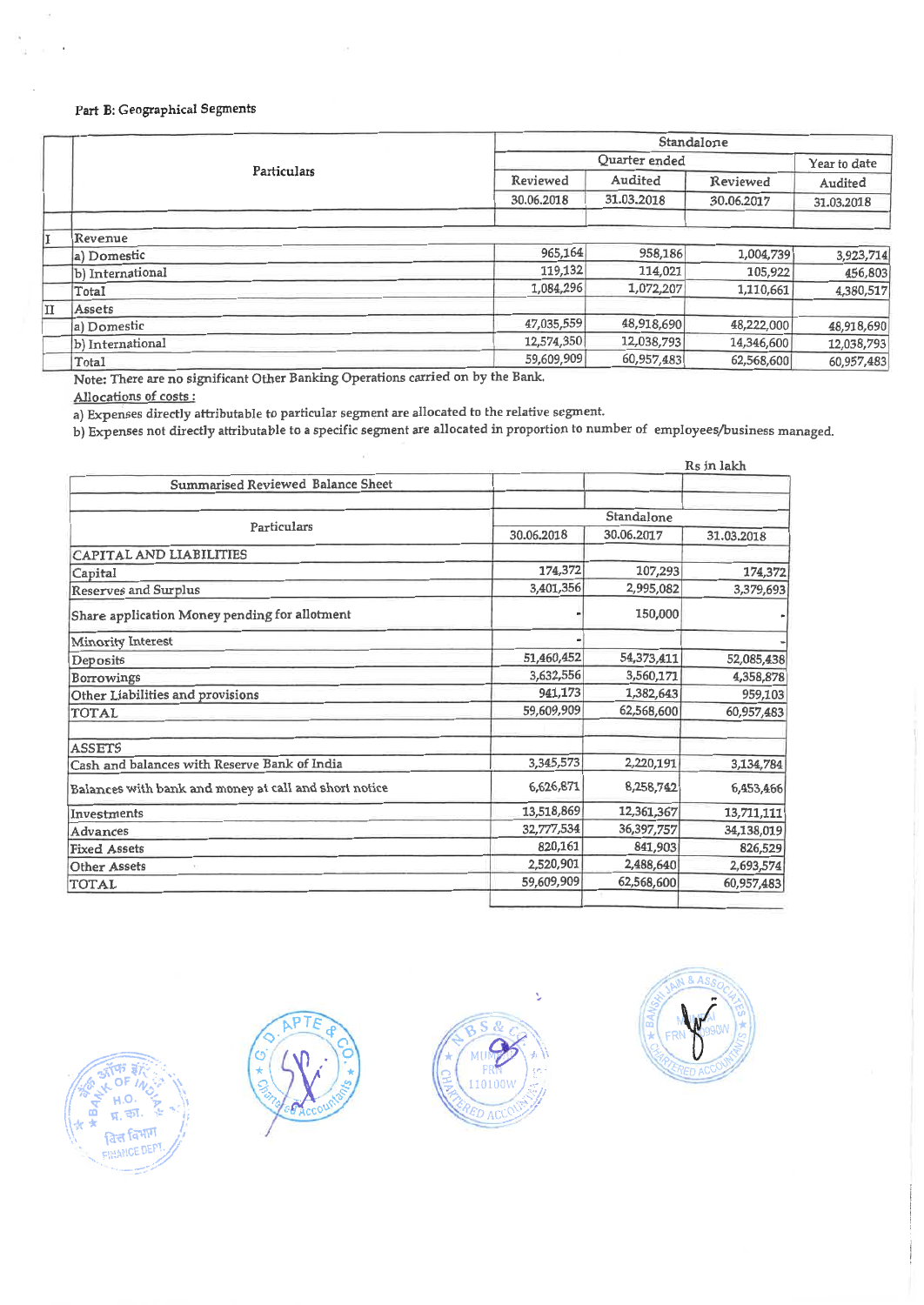### **Segment Information**

Part A: Business Segments

|            | r are ex. Dustriess beginemis                     |             | Ks in lakh     |            |                          |  |
|------------|---------------------------------------------------|-------------|----------------|------------|--------------------------|--|
| Sr.<br>No. | Particulars                                       | Standalone  |                |            |                          |  |
|            |                                                   |             | Quarter ended  |            | Year to date             |  |
|            |                                                   | Reviewed    | <b>Audited</b> | Reviewed   | Audited                  |  |
|            |                                                   | 30.06.2018  | 31.03.2018     | 30.06.2017 | 31.03.2018               |  |
|            | 1 Segment Revenue                                 |             |                |            |                          |  |
|            | a) Treasury Operations                            | 289,271     | 323,769        | 402,409    | 1,461,029                |  |
|            | b) Wholesale Banking Operations                   | 417,019     | 364,317        | 418,222    | 1,518,293                |  |
|            | c) Retail Banking Operations                      | 377,579     | 356,122        | 295,463    | :1,384,517               |  |
|            | d) Unallocated                                    | 10,111      | 36,349         | 926        | 44,596                   |  |
|            | Total                                             | 1,093,980   | 1,080,557      | 1,117,020  | 4,408,435                |  |
|            | Less: Inter Segment Revenue                       | 9,684       | 8,350          | 6,359      | 27,918                   |  |
|            | Net Segment Revenue (Income)                      | 1,084,296   | 1,072,207      | 1,110,661  | 4,380,517                |  |
|            | 2 Segment Results- Profit (+)/Loss (-) before tax |             |                |            |                          |  |
|            | a) Treasury Operations                            | (84, 732)   | 14,946         | 135,893    | 223,386                  |  |
|            | b) Wholesale Banking Operations                   | (105, 784)  | (602, 327)     | (302, 352) | (1,363,744)              |  |
|            | c) Retail Banking Operations                      | 140,700     | 32,586         | 190,613    | 331,380                  |  |
|            | d) Unallocated                                    | (19, 684)   | 4,595          | (10, 739)  | (54, 372)                |  |
|            | Total                                             | (69,500)    | (550, 200)     | 13,415     | (863, 350)               |  |
|            | Less : i) Other Un-allocable expenditure          |             |                |            |                          |  |
|            | ii) Un-allocable income                           |             |                |            |                          |  |
|            | <b>Total Profit Before Tax</b>                    | (69, 500)   | (550, 200)     | 13,415     | (863, 350)               |  |
|            | <b>Tax Expense</b>                                | (79, 011)   | (153, 273)     | 4,644      | (258, 979)               |  |
|            | Net Profit after Tax                              | 9,511       | (396, 927)     | 8,771      | (604, 371)               |  |
|            | 3 Segment Assets                                  |             |                |            |                          |  |
|            | a) Treasury Operations                            | 22,127,778  | 22,171,634     | 22,984,786 |                          |  |
|            | b) Wholesale Banking Operations                   | 21,414,469  | 22,033,655     | 28,217,967 | 22,171,634<br>22,033,655 |  |
|            | c) Retail Banking Operations                      | 14,166,090  | 14,796,160     | 10,040,460 | 14,796,160               |  |
|            | d) Unallocated                                    | 1,901,572   | 1,956,034      | 1,325,387  |                          |  |
|            | Total                                             | 59,609,909  | 60,957,483     | 62,568,600 | 1,956,034                |  |
|            | 4 Segment Liabilities                             |             |                |            | 60,957,483               |  |
|            | a) Treasury Operations                            |             |                |            |                          |  |
|            | b) Wholesale Banking Operations                   | 21,323,679  | 21,402,360     | 22,062,568 | 21,402,360               |  |
|            | c) Retail Banking Operations                      | 23,222,878  | 23,755,410     | 27,092,602 | 23,755,410               |  |
|            | d) Unallocated                                    | 11,111,164  | 11,829,887     | 9,678,891  | 11,829,887               |  |
|            | Total                                             | 376,461     | 415,762        | 482,164    | 415,762                  |  |
|            | 5 Capital Employed                                | 56,034,182  | 57,403,419     | 59,316,225 | 57,403,419               |  |
|            | (Segment Assets - Segment Liabilities)            |             |                |            |                          |  |
|            |                                                   |             |                |            |                          |  |
|            | a) Treasury Operations                            | 804,099     | 769,274        | 922,218    | 769,274                  |  |
|            | b) Wholesale Banking Operations                   | (1,808,409) | (1,721,755)    | 1,125,365  | (1,721,755)              |  |
|            | c) Retail Banking Operations                      | 3,054,926   | 2,966,273      | 361,569    | 2,966,273                |  |
|            | d) Unallocated                                    | 1,525,111   | 1,540,272      | 843,223    | 1,540,272                |  |
|            | Total                                             | 3,575,727   | 3,554,064      | 3,252,375  | $*3,554,064$             |  |







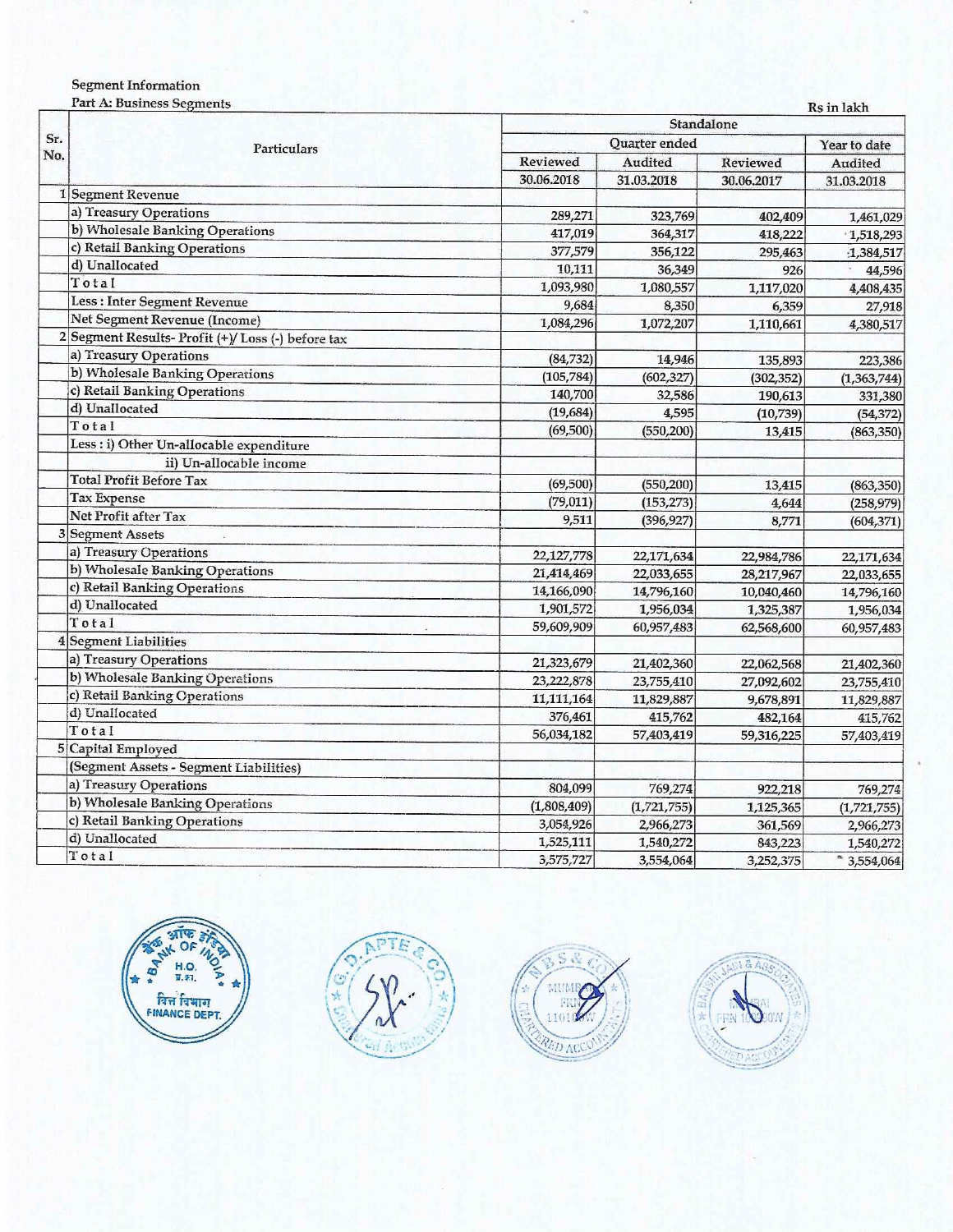## **Notes:-**

- 1 The above financial results have been reviewed by the Audit Committee of Board and approved by the Board of Directors at the meeting held on 31<sup>st</sup> July, 2018. The same have been subjected to limited review by the Statutory Central Auditors of the Bank, in line with the guidelines issued by Reserve Bank of India and as per the requirement of SEBI (Listing Obligations and Disclosure Requirements) Regulations, 2015.
- 2. The above reviewed financial results for the quarter ended 30<sup>th</sup> June, 2018 have been arrived at on the basis of the same accounting policies as those followed in the preceding financial year ended 31<sup>st</sup> March, 2018 except change in appropriation of recovery in NPA Accounts.
- 3. The financial results for the quarter ended 30<sup>th</sup>June, 2018 have been arrived at after considering extant guidelines of Reserve Bank of India (RBI) on Prudential norms for Income Recognition and Asset Classification and Provisioning and providing for other usual and necessary provisions including Employee Benefits.
- 4. During the quarter bank has changed the method of appropriation of recovery in NPA accounts, where recoveries are now being adjusted against charges, Unrealised Interest (URI), Uncharged Interest (UCI) and lastly against principal as against the earlier method of adjusting recoveries against charges, URI, principal and lastly UCI. This has resulted in increase of Gross NPA by Rs 211.30 crores, increase of interest income by Rs.211.30 crores and increase in provision for NPA by approximately Rs 162.07 crores resulting in profit before tax for the quarter being higher by Rs 49.23 crores. The bank is in the process of streamlining the system in regard to the change in the policy.
- 5. On April 21, 2018 Bank has exercised the regulatory call option and redeemed Additional Tier-1 Bond amounting Rs.5,500 Crore (Series 1 to 5).
- 6. RBI vide its circular DBR.No.BP.BC.102/21.04.048/2017-18 dated April 2, 2018 and DBR.No.BP.BC 113/21.04.048/2017-18 dated June 15, 2018 has permitted banks to spread provisioning for mark to market (MTM) losses on investments held in AFS and HFT for the quarters ended March 31, 2018 and June 30, 2018. The losses can be spread over four quarters, commencing from the quarter in which the loss has been incurred. Accordingly, Bank has charged depreciation on investments of Rs.368.79 Crore related to March, 2018 and Rs.56.77 Crore related to June, 2018 to Profit and Loss and has spread MTM losses to the tune of Rs.799.15 Crore to the subsequent quarters
- 7. Based on legal opinion given by an independent expert, pending issuance of Final NCLAT order, an amount of Rs. 113.64 Crores recovered in a NPA Account and held in 'Sundry Credit' was considered as 'eligible credit' for the calculation of NPA Provision.
- 8. During the quarter, the bank has written back NPA Provision amounting to Rs.548.68 Crores in a NPA Account, considering the amount of recovery made before the date of preparation of Financial Results.
- 9. In terms of RBI communication DBR No. BP.8756/21.04.048/2017-18 dated April 2, 2018, Bank is maintaining provision @ 50% in respect of NCLT (List 1 & List 2) accounts. During the quarter, an additional provision of Rs.354.69 Crore has been made **in** List 1 & 2 accounts.
- 10. RBI vide Circular no. DBR.No.BP.BC.108/21.04.048/2017-18 dated June 6, 2018 permitted banks to continue the exposure to MSME borrowers to be classified as standard assets where the dues between September 1, 2017 and December 31, 2018 are paid not later than 180 days from their respective original due dates. Accordingly, the Bank has retained advances of Rs.1021.50 Crores standard asset as on June 30, 2018. In accordance with the







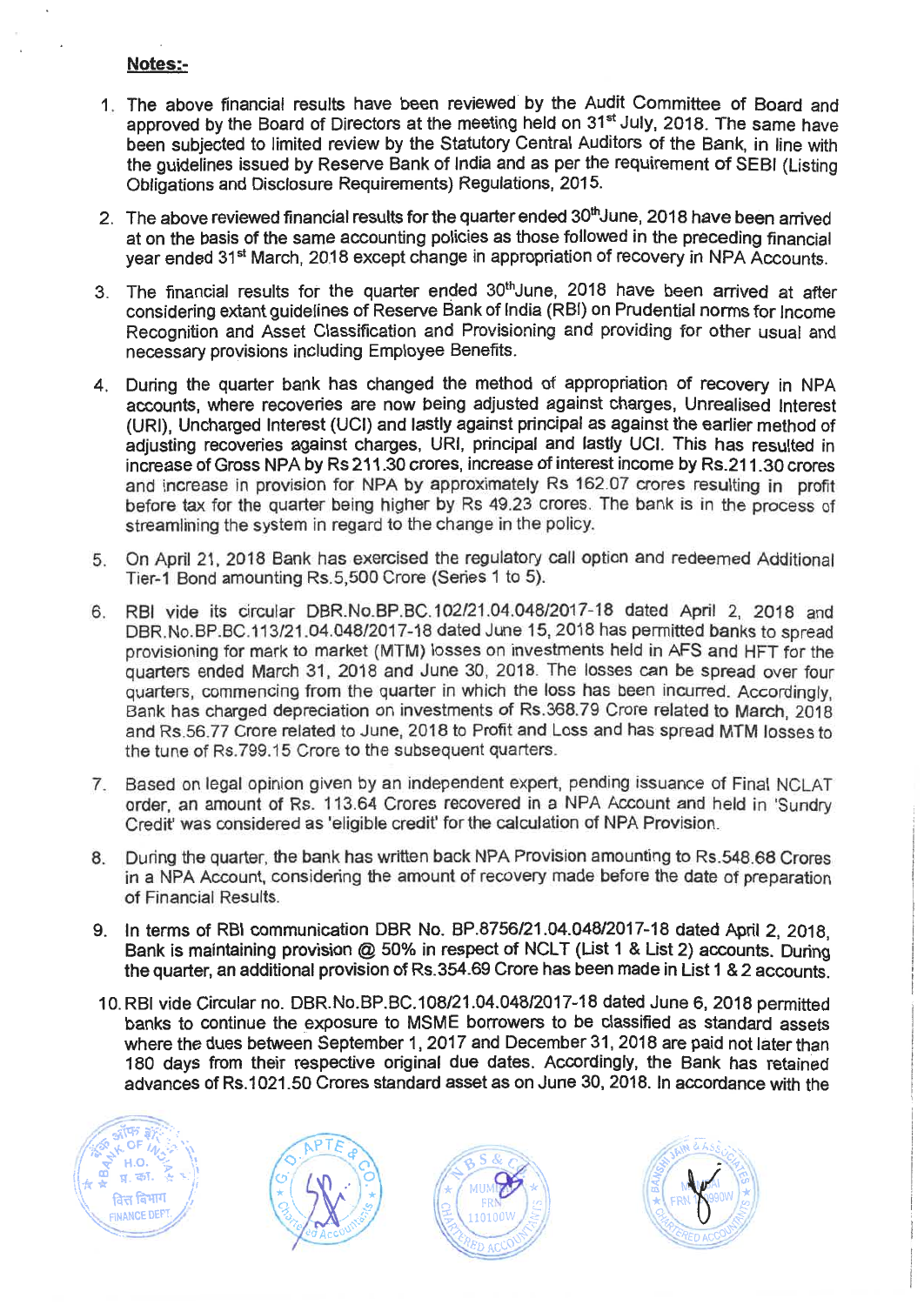provisions of the circular, the Bank has not recognised interest income of Rs.13.61 crore and is maintaining a standard asset provision of Rs.50.39 crore as on June 30, 2018 in respect of such borrowers.

- 11. RBI vide communication DBR.No.BP.BC.9730/21.04.018/2017-18 dated April 27, 2018 has given the option to Banks to spread additional liability on account of enhancement in gratuity limits over four quarters commencing with quarter ended March 31, 2018. The Bank has exercised the option in March, 2018 and deferred Rs.326.34 Crore to subsequent quarters. During Q1, FY2018-19 Bank has charged Rs.108.78 Crore to P&L account and remaining Rs.217.56 Crore has been deferred to subsequent quarters.
- 12. Based on opinion from an independent expert, during the quarter, the bank has recomputed Provision for Current Tax made in the earlier financial year, resulting in reversal of the provision and consequential increase in profit after tax by Rs.505 Crores.
- 13. In terms of RBI Circular DBR.No.BP.BC.64/21.04.048/2016-17 dated April 18, 2017, the Board of Directors of the Bank has approved standard assets provision of 0.10%, over & above the regulatory minimum, in respect of the Bank's advances pertaining to Textile, Iron, & Steel and Telecommunication sector. Accordingly, an additional provision of Rs.10.03 Crore has been made during the period.
- 14. In accordance with RBI guidelines, the Bank has shifted the securities from HTM to AFS category amounting to Rs.10,370.03 crore and from AFS to HTM category amounting to Rs.8835.92 crore during the quarter ended June 30, 2018 and the resultant depreciation of Rs.537.42 crore on shifting from AFS to HTM category has been accounted in the books.
- 15. The Provision Coverage Ratio of the bank as on June 30, 2018 is 66.67%.
- 16. In terms of RBI Circular DBOD.BP.BC.2/21.06.201/2013-14 dated July 1, 2013, Banks arerequired to make disclosures related to the Composition of Capital with effect from 30<sup>th</sup> September,2013. Accordingly, Pillar 3 disclosures under Basel III Capital Regulations are<br>being made available on Banks' website at the link being made available on Banks' website at the link http://www.bankofindia.co.in/english/Regdisclosuresec.as px. These disclosures have not been subjected to limited review.
- 17. The Bank has received 1 Investor complaint during the quarter ended 30<sup>th</sup>June, 2018 which has been disposed-off. There is no pending investor complaint at the beginning or end of the quarter.
- 18. Figures of the previous period have been regrouped/rearranged, wherever considered necessary.

Carry

''C.G.Chaitanya Executive Director

. K. Das

N. Damodharan D.B. Mohapatra G. Padmanabhan ixecutive Director MD & CEO Chairman

Place: Mumbai Date: 31<sup>st</sup> July, 2018







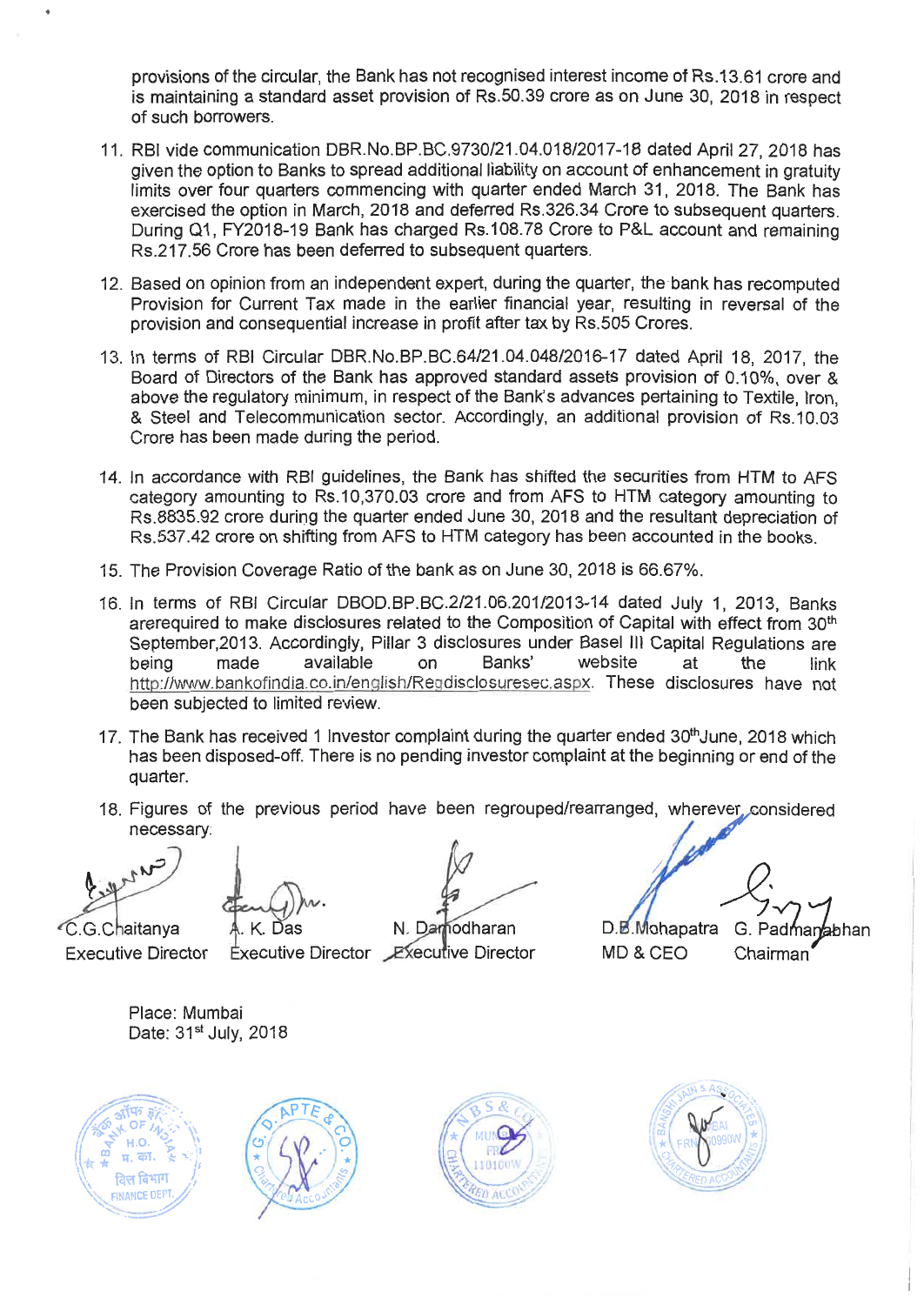# **Limited Review Report**

To The Board of Directors, Bank of India, Mumbai

- 1. We have reviewed the accompanying statements of unaudited financial results (the statement) of Bank of India for the quarter ended  $30<sup>th</sup>$  June, 2018 except for the disclosures regarding 'Public Shareholding' and 'Promoter and Promoter Group Shareholding' which have been traced from disclosures made by the management and have not been reviewed by us. Further, "Pillar 3 disclosure under Basel III Capital Regulations", as disclosed on the Banks's website and in respect of which a link has been provided in the Statement, have not been reviewed by us. These statements are the responsibility of the Bank's management and have been approved by Board of Directors. Our responsibility is to issue a report on these unaudited financial statements based on our review.
- 2. We conducted our review in accordance with the Standards on Review Engagements (SRE) 2410 "Review of Interim Financial Information Performed by the Independent Auditor of the Entity" issued by The Institute of Chartered Accountants of India. This standard requires that we plan and perform the review to obtain moderate assurance as to whether the financial statements are free of material misstatement. A review is limited primarily to inquiries of Bank's personnel and analytical procedures applied to financial data and thus provides less assurance than an audit. We have not performed an audit and accordingly, we do not express an audit opinion.
- 3. The financial results incorporate the relevant returns of 20 branches and Treasury Branch reviewed by us, and 29 foreign branches reviewed by other auditors specially appointed for this purpose and un-reviewed returns in respect of 5106 domestic branches. These review reports cover 53.31% of the advances portfolio (excluding outstanding of asset recovery branches and food credit advance) of the Bank and 57.98% of non - performing asset of the bank.
- 4. Without qualifying our conclusion, we draw attention to:
	- a. Note No.4 regarding change method in appropriation of recovery in NPA accounts.
	- **b.** Note No.6 regarding RBI dispensation permitting banks to spread **);** provisioning to Mark to Market losses on investment held in AFS and HFT for the quarter ended 31st March 2018 and 30<sup>th</sup> June 2018.



14 Miles

**i\* '**

 $k$  OF  $h$ **,**

**H.O.** 

<sub>वि</sub>स विभाग **INANCE DEP**